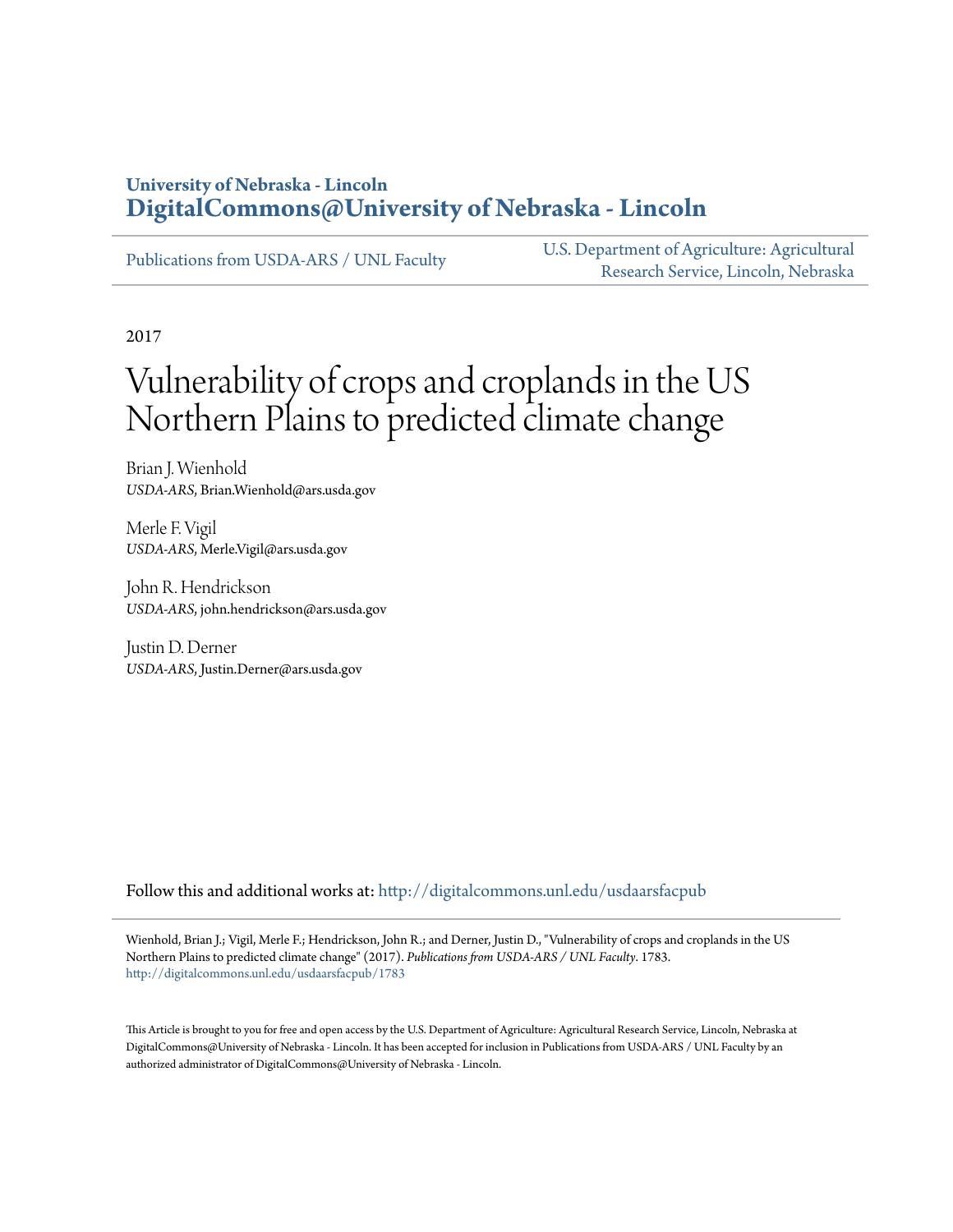

# Vulnerability of crops and croplands in the US Northern Plains to predicted climate change

Brian J. Wienhold<sup>1</sup>  $\bigcirc$  · Merle F. Vigil<sup>2</sup> • John R. Hendrickson $3 \cdot$  Justin D. Derner  $4$ 

Received: 2 December 2016 /Accepted: 3 May 2017  $\circledcirc$  Springer Science+Business Media Dordrecht (outside the USA) 2017

Abstract The states of Colorado, Montana, Nebraska, North Dakota, South Dakota, and Wyoming comprise the Northern Great Plains region of the USA. The soil and water resources contained in this region have historically supported highly diverse and productive agriculture enterprises that provide a significant proportion of the food, feed, and oilseed for the nation. The region also provides ecological services that influence air, water, and soil quality along with biological diversity. Combined with livestock production and a biofuel industry, crop production forms an integrated system that can offer producers flexibility in management decisions. Projected climatic changes for this region include increasing atmospheric CO<sub>2</sub>, a longer, warmer growing season, and increased precipitation, likely received in more frequent extreme events. These changes will impact soil and water resources in the region and create opportunities and challenges for land managers. The objectives of this paper are to describe anticipated impacts of projected mid-(2050) and late-(2085) climatic changes on crop

This article is part of a Special Issue on 'Vulnerability Assessment of US Agriculture and Forests developed by the USDA Climate Hubs' edited by Jerry L. Hatfield, Rachel Steele, Beatrice van Horne, and William Gould.

 $\boxtimes$  Brian J. Wienhold Brian.Wienhold@ars.usda.gov

> Merle F. Vigil Merle.Vigil@ars.usda.gov

John R. Hendrickson John.Hendrickson@ars.usda.gov

Justin D. Derner Justin.Derner@ars.usda.gov

- <sup>1</sup> USDA-ARS, 251 Filley Hall/Food Ind. Complex, East Campus, University of Nebraska—Lincoln, Lincoln, NE 68583-0937, USA
- <sup>2</sup> USDA-ARS, 40335 County Road GG, Akron, CO 80720, USA
- <sup>3</sup> USDA-ARS, Box 459, Mandan, ND 58554, USA
- <sup>4</sup> USDA-ARS, 8408 Hildreth Road, Cheyenne, WY 82009, USA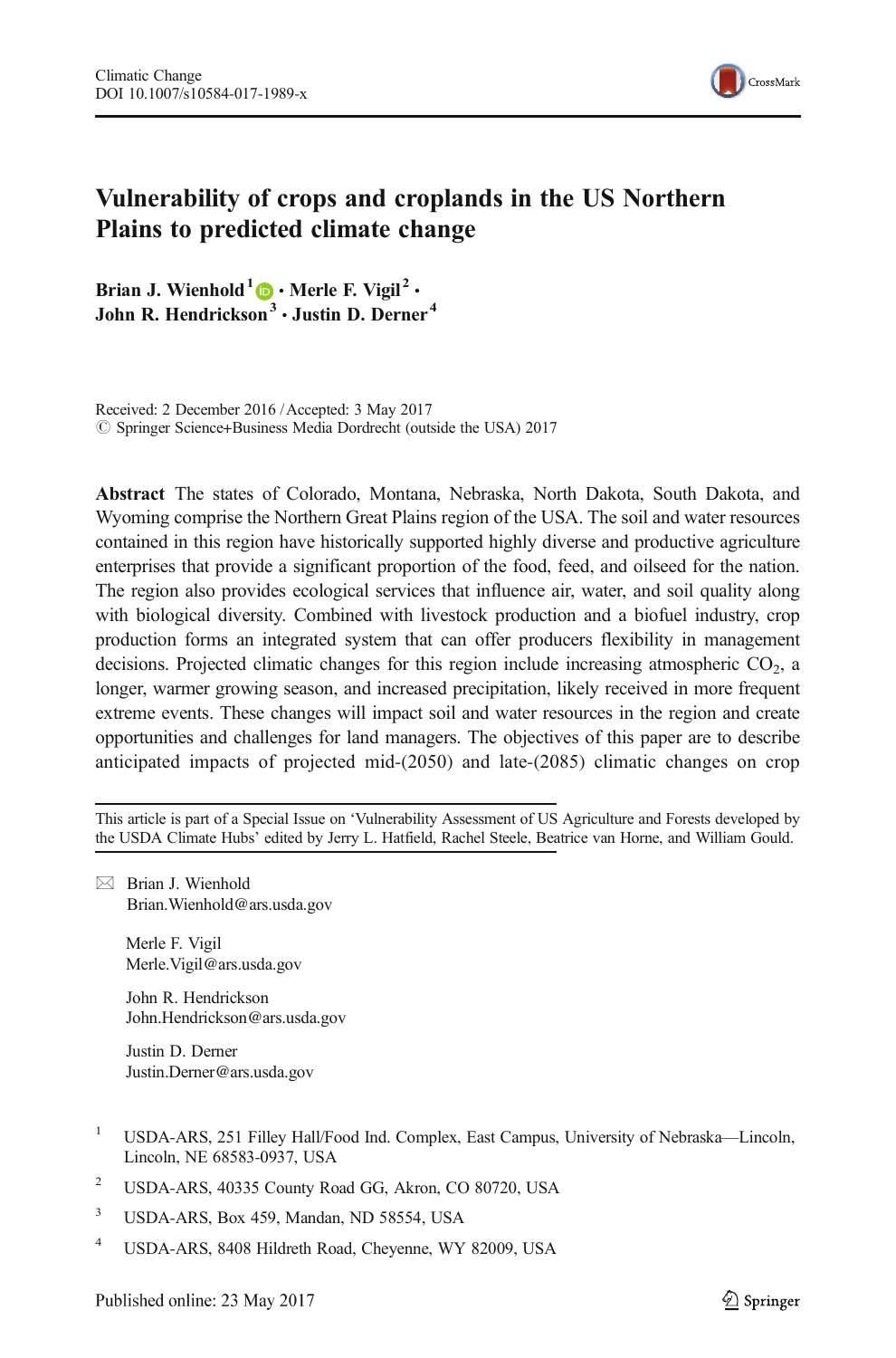production systems in the Northern Great Plains and provide adaptation strategies that should be developed to take advantage of positive and mitigate negative changes. Projected climatic changes will influence agricultural productivity directly as well as indirectly due to changes in weed pressure, insect populations, and diseases. A warmer, longer growing season will change the crops and distribution of those crops grown within the region. An increase in the number of extreme temperature events (high daytime highs or nighttime lows) will decrease crop yields due to increased plant stress during critical pollination and grain fill periods. Adaptation strategies to reduce vulnerability of soil and water resources to projected climatic changes include increasing cropping intensity, reducing tillage intensity, and use of cover crops to provide surface cover to reduce erosion potential and improve nutrient and water use efficiency. Increased use of perennial forages, crop residue, and failed crops in integrated croplivestock systems will add biological diversity and provide options for converting vegetation biomass into animal protein. Socio-economic changes will need to be incorporated into adaptation strategies planning to insure that sustaining ecosystem services and meeting desired production and conservation goals is accomplished. Education and extension services will be needed to transfer adaptive knowledge in a timely manner to producers in the field.

#### 1 Introduction

The Northern Great Plains comprises the states of Colorado, Montana, Nebraska, North Dakota, South Dakota, and Wyoming. This region has a continental climate characterized by cold winters, hot summers, and highly variable precipitation. Much of the region was glaciated and soils across the region are relatively young and highly fertile. Within the region there are strong gradients in average annual precipitation and temperature with average annual temperature decreasing from south to north and average annual precipitation decreasing from east to west (Lauenroth et al. [1999](#page-10-0)). These climatic and edaphic conditions result in the region being well suited to grow a number of different crops.

The Northern Great Plains has significant surface and ground water resources. Major rivers include the Missouri and Platte. The Missouri River originates in Montana and flows through North Dakota and South Dakota. The Platte River originates in Wyoming and Colorado and flows through Nebraska. Both of these rivers are dependent on meltwater from mountain snowpack for a portion or most of their flow. There are also a number of smaller locally important rivers throughout the region. Many of the rivers in the region have reservoirs constructed to retain water for irrigation, municipal use, recreation, erosion control, and storage as well as to manage downstream flow seasonality and amount. The southern portion of the region overlies the High Plains Aquifer with other smaller ground water resources within the region. These water resources support irrigation in many areas allowing production of crops with water demands greater than that provided by precipitation and sustain production during below normal precipitation periods. As an example, Nebraska has more irrigated acres than any other state in the USA (USDA-NASS [2013\)](#page-11-0). Irrigation development varies greatly throughout the region and is dependent on proximity to water resources, water quality (salinity and sodicity), and suitability of soils to support irrigation (depth to water table, internal drainage capacity) (Springer et al. [1999\)](#page-11-0).

In 2015, this region represented 24.6% of the cropland area planted in the USA and produced 90% of the canola (Brassica napus L.), 84% of the sunflower (Helianthus annuus L.), 60% of the barley (Hordeum vulgare L.), 48% of the dry edible bean (Phaseolus vulgaris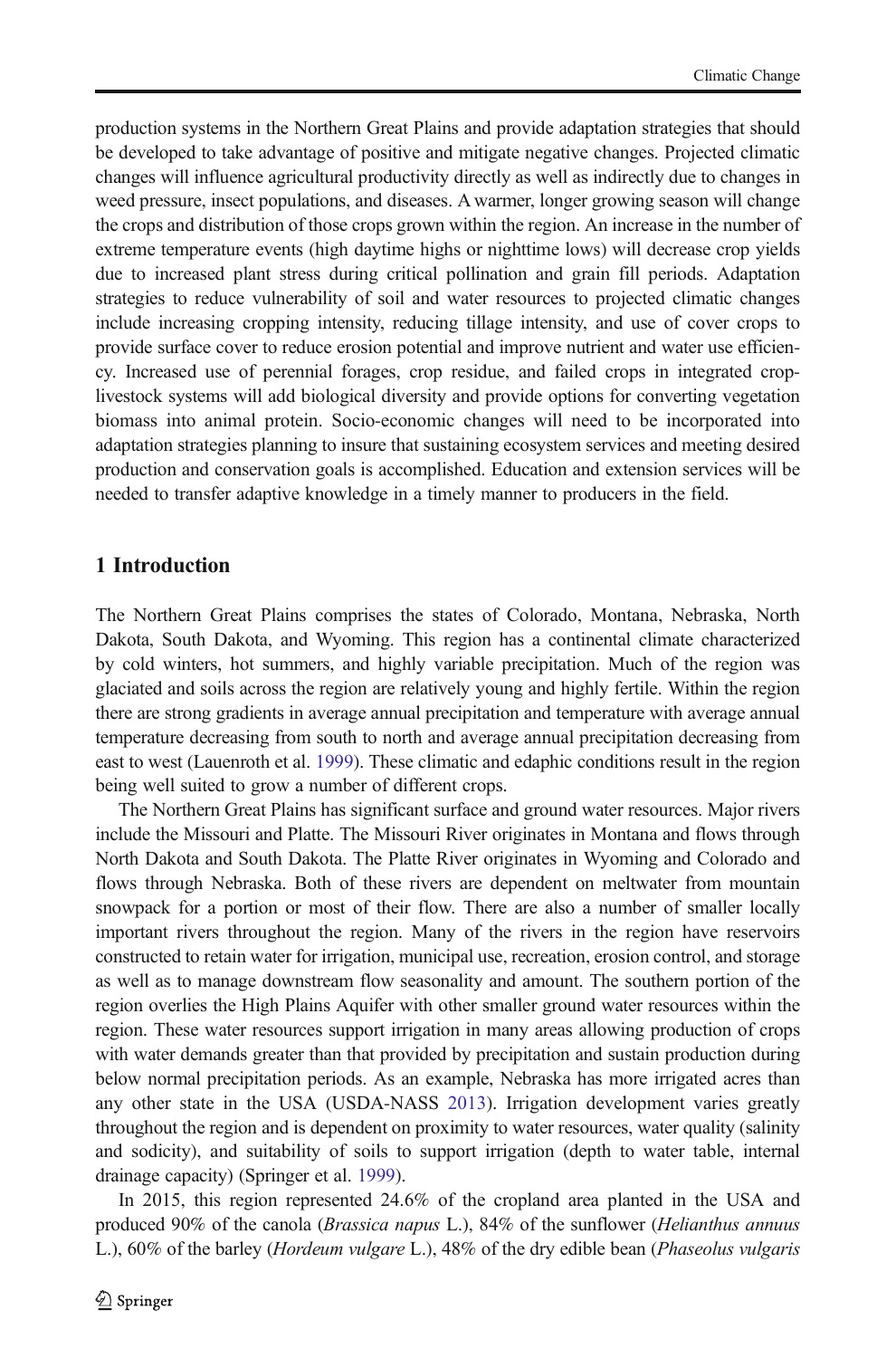L.), 38% of the wheat (*Triticum aestivum* L.), 30% of the sugarbeet (*Beta vulgaris* L.), 22% of the corn (Zea mays L.), 22% of the hay, and  $18\%$  of the soybean (Glycine max (L.) Merr.) (USDA-NASS [2016a\)](#page-11-0). The region also produces smaller amounts of a number of other crops (e.g. oats (Avena sativa L.), flax (Linum usitatissimum L), safflower (Carthamus tinctorius L.), potato (Solamum tuberosum L.), and sorghum (Sorghum bicolor (L.) Moench)). Crops harvested in 2015 had a value of \$27.1 billion (USDA-NASS [2016b](#page-11-0)). Sustaining production in this region is essential to meeting future food, feed, fiber, and fuel demands.

In addition to crop production, the region is a major livestock producer (beef, mutton, pork, and poultry) and supports a large biofuels industry. Crop, livestock, and biofuel production have developed into an integrated system within the region. Large areas not suited for cropping remain in native vegetation or improved forages and are used for grazing. In North and South Dakota, grazing land increases as precipitation decreases but this is not necessarily true in Nebraska and Kansas (Hendrickson et al. [2008b](#page-10-0)) potentially because of the impact of irrigation. Animals produced in the region and brought in from other regions are finished in confined feeding operations that utilize locally grown grain and forage. A byproduct of grain ethanol production is distiller's grain which is commonly included as part of the feed ration in confined feeding operations and as a diet supplement for energy, fat, and protein for cows and developing yearlings (stocker steers and replacement heifers). This integrated crop—livestock—biofuel system can provide significant flexibility for producers. The objectives of this paper are to describe anticipated impacts of projected climatic changes in precipitation and temperature during the remainder of the twenty-first century on crop production systems in the Northern Great Plains and provide adaptation strategies that should be developed to take advantage of positive and mitigate negative changes.

# 2 Northern Great Plains climate change projections

# 2.1 Temperature

Projected changes in average annual temperature by the end of the century are an increase of 5.6 °C in the southern part of the region and 6.7 °C in the northern part of the region (Pierce et al. [2014](#page-11-0), [2015\)](#page-11-0). Projected warming will be greater during winter and spring than during summer and fall and there will be greater warming for nighttime lows than for daytime highs. Evidence for these changes is already emerging. Long-term weather records show an increase in the frost free period of 7 to 10 days when comparing temperatures in 1991–2012 to those from 1901 to 1960. The frost free period is projected to increase by 30 to 40 days by the end of the century. Projections include an increase of 22 to 25 high temperature stress days (daytime temperatures  $>37$  °C) and 25 to 40 warm nights (nighttime temperatures  $>15$  °C) which will have significant impacts on crop and animal production.

# 2.2 Precipitation

Average annual precipitation is projected to increase in the northern part of the region with little or no change in the southern part of the region (Pierce et al. [2014,](#page-11-0) [2015\)](#page-11-0). Precipitation intensity is also expected to change with an increase in the number of heavy rainfall events. Precipitation received during heavy rainfall often exceeds the infiltration rate of the soil and this precipitation can be lost as runoff. An increase in runoff raises the potential for soil erosion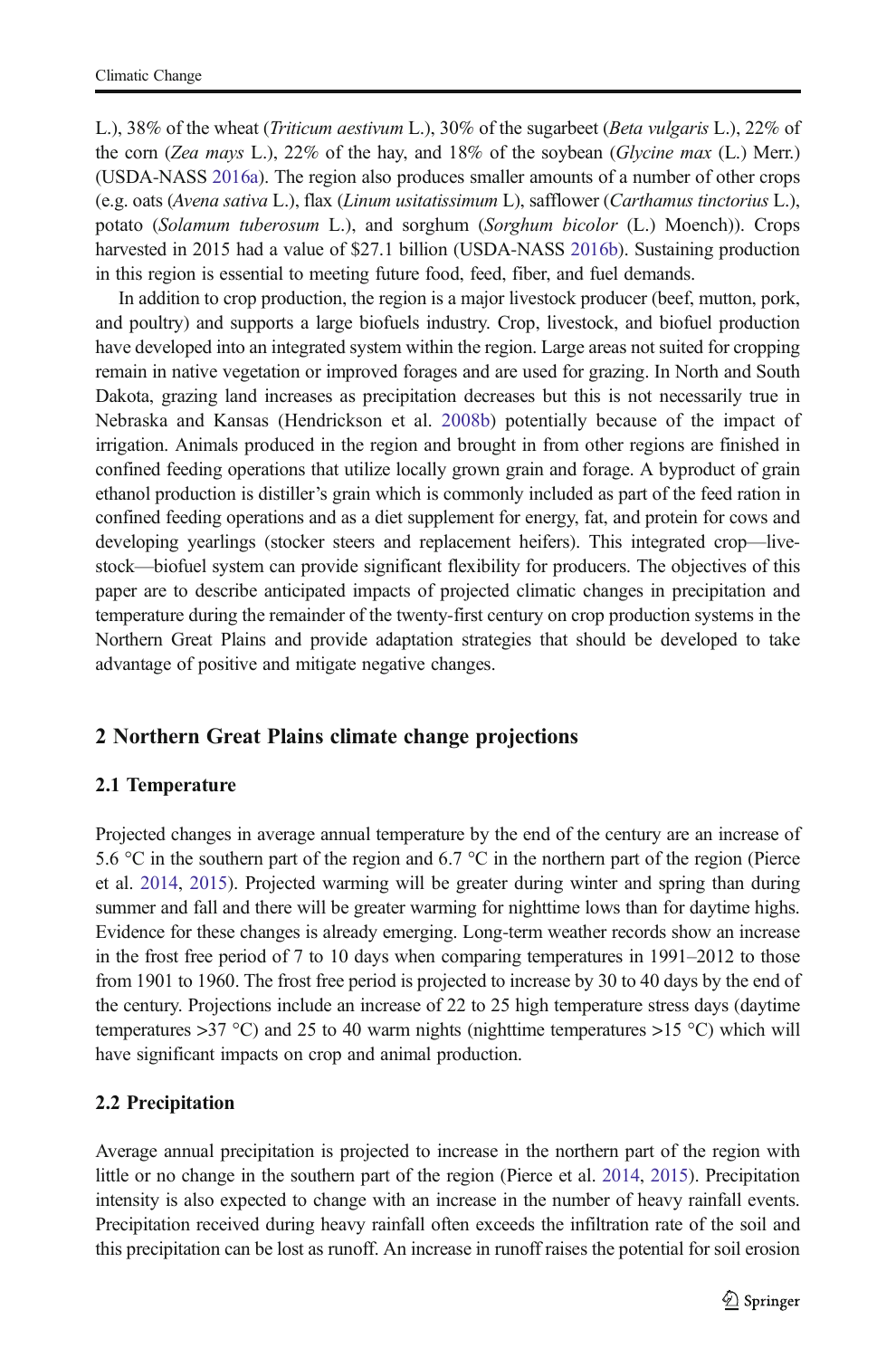(Zhang et al. [2012](#page-12-0)) and flooding of receiving rivers and streams. Another consequence of heavy rainfall events is precipitation lost due to runoff is not available for crop production (SWCS [2003\)](#page-11-0). Precipitation received during heavy rainfall events from 1991 to 2012 increased 16% when compared to 1901–1960 (Walsh et al. [2014](#page-11-0)). Observed trends in amount and intensity of precipitation are projected to become more pronounced.

### 3 Cropping system opportunities and vulnerabilities

#### 3.1 Soils

In the southern portion of the region where temperatures are projected to increase with little change in precipitation, it is expected that soil moisture will decrease by 5 to 10% resulting in an increase in crop water stress. These changes will place additional stress on water resources where irrigation is practiced. In the northern portions of the region where temperature and precipitation are projected to increase, soil moisture will increase. An increase in soil moisture will increase  $N_2O$  emissions (Doran et al. [1990\)](#page-10-0). A longer frost free period and warmer soil temperatures will increase biological activity affecting nutrient cycling and carbon sequestration. Under current management practices, decomposition and mineralization rates will increase resulting in increased nutrient availability and reduced potential for C sequestration (Cheng et al. [2011;](#page-10-0) Wienhold et al. [2015](#page-12-0)). Increases in the amount of precipitation received during high intensity events will increase the potential for leaching and erosion losses of nutrients. Leaching of solutes, lateral flow, and seepage can result in development of saline seeps (Halvorson and Black [1974\)](#page-10-0). Increases in precipitation are resulting in an increase in salinity issues in the northern portion of the region (Lobell et al. [2009\)](#page-10-0). Increased precipitation is also resulting in an increase in installation of tile drainage in eastern North and South Dakota to remove excess soil water to facilitate field operations such as planting in the spring (North Dakota State Water Commission [2015](#page-11-0)).

#### 3.2 Water resources

Warmer winters will result in a greater percentage of precipitation falling as rain instead of snow (Bathke et al. [2014\)](#page-9-0). A major implication is reduced snowpack in mountainous areas that supply runoff for streamflow in rivers that run through the Northern Great Plains. Meeting competing demands for water (recreation, wildlife, municipal, and industrial) in these river systems will likely result in reduced water availability for irrigation of crops. Reduced surface water availability will increase pressure on ground water resources (Burbach et al. [2014](#page-9-0)). Currently, irrigation for growing crops uses 95% of the water extracted from the High Plains Aquifer. In Nebraska this portion of the aquifer is closely monitored and managed by Natural Resource Districts and water levels have been maintained (Schneider [2014](#page-11-0)). The region also benefits from the extensive Sandhills region of north-central Nebraska that serves as a major recharge zone for the aquifer. However, the aquifer in the southwest corner of Nebraska extending into Kansas has seen significant depletion and current extraction rates are not sustainable (Burbach et al. [2014](#page-9-0)). Increased precipitation in northern part of the region will present opportunities for increased crop production and a geographic shift in the growing of crops with higher water demands. The increase in precipitation is projected to occur during winter and spring with little change during summer and fall. These projected changes may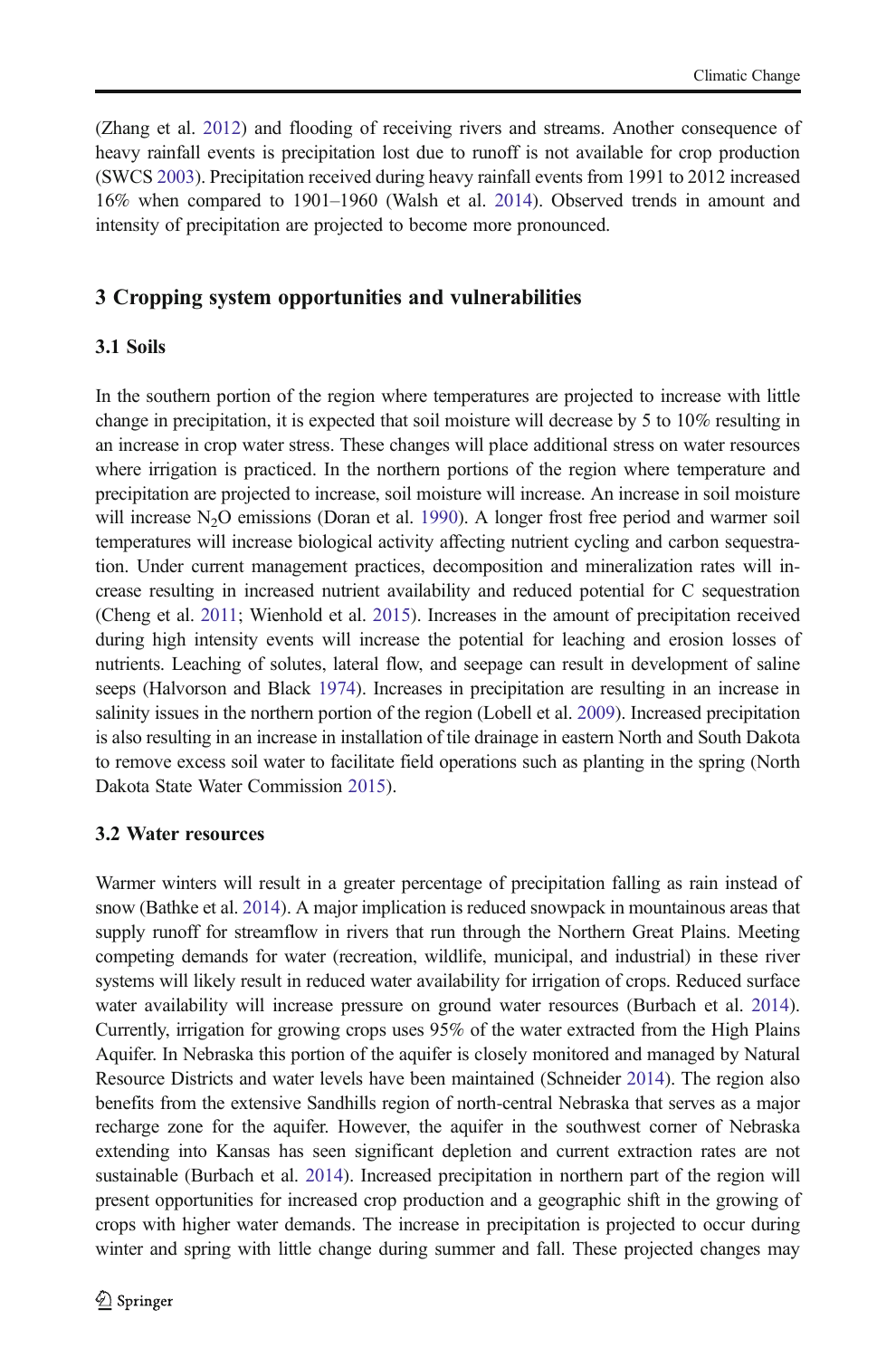create challenges for field operations such as planting, fertilizing and pest control. The northern part of this region has a relatively short growing season and delays in field work may result in some cropland not being planted in some years. Also, much of the northern part of the region has a relatively young landscape with closed topography. An increase in precipitation will result in increasing salinity and waterlogging in some areas. High intensity precipitation will increase the potential for localized flooding.

#### 3.3 Crop responses

Crop responses to projected climatic changes will depend on individual crop response to direct effects (higher temperatures, altered precipitation patterns and greater frequency of extreme events, and increasing atmospheric  $CO<sub>2</sub>$  concentration) and indirect effects (greater abundance and occurrence of agronomic weeds, invasive weeds, insect pests, and pathogens).

All crops have a relatively narrow range in temperature for optimum reproductive (grain) production. Crops are most susceptible to temperature effects during pollination and grain fill. The projected increase in maximum daily temperature will increase the potential for suboptimum pollination and projected increase in extreme temperature days and nights will reduce grain fill. It has been estimated that each  $1 \degree C$  increase in average growing season temperature will decrease corn yield by 8.3% and soybean yield by 13% (Lobell and Field [2007](#page-10-0)). Wheat yields are reduced when the crop experiences air temperatures >31 °C which reduces pollen and ovule formation leading to fewer and smaller kernels (Ferris et al. [1998](#page-10-0)).

Reduced water availability will limit crop production. However, Zipper et al. ([2016\)](#page-12-0) suggests drought will have less impact on corn and soybean in the Northern Great Plains than in the Southeastern United States. Soil water availability in the southern part of this region is projected to decline and sustaining crop production will require prudent use of available water resources for irrigation (Bathke et al. [2014](#page-9-0)). Increasing precipitation in the northern part of the region may result in adequate soil water availability benefiting crop production especially in the western part of the region where wheat, dry edible beans, and corn are currently grown under water stress conditions. Precipitation projections are not as certain as temperature projections and the actual crop response will depend on year-to-year variation, the distribution of precipitation received during the growing season, and the amount of precipitation received in extreme events (Shafer et al. [2014](#page-11-0)).

Crop response to increasing atmospheric  $CO<sub>2</sub>$  concentration differs between  $C<sub>3</sub>$  and  $C<sub>4</sub>$ plants. In general,  $C_4$  plants such as corn and sorghum do not exhibit an increase in yield in a higher  $CO<sub>2</sub>$  environment. Soybean and wheat, which are  $C<sub>3</sub>$  plants, do exhibit an increase in photosynthesis and a decrease in respiration as atmospheric  $CO<sub>2</sub>$  concentration increases (Bernacchi et al. [2006\)](#page-9-0). Grain production for  $C_3$  crops under higher atmospheric  $CO_2$  may result in higher yields but lower quality (protein content) for human and animal nutrition (Erbs et al. [2010](#page-10-0); Asif et al. [2016](#page-9-0)).

Agronomic weeds compete with crops for space, water, and nutrients. Many agronomic weeds have their origin in warmer regions (tropical or warm temperate) and are expected to expand northward with projected increases in air temperature (Patterson et al. [1999](#page-11-0); Rahman and Wardle [1990](#page-11-0)). Invasive weeds are anticipated to be a greater challenge in grasslands than in crop productions areas, however.

Increasing temperatures will impact insect populations in a number of ways. Higher annual temperatures will accelerate insect life cycles and allow expansion of their geographic range (Walther [2010\)](#page-12-0). There is evidence of this already occurring as corn pests are being observed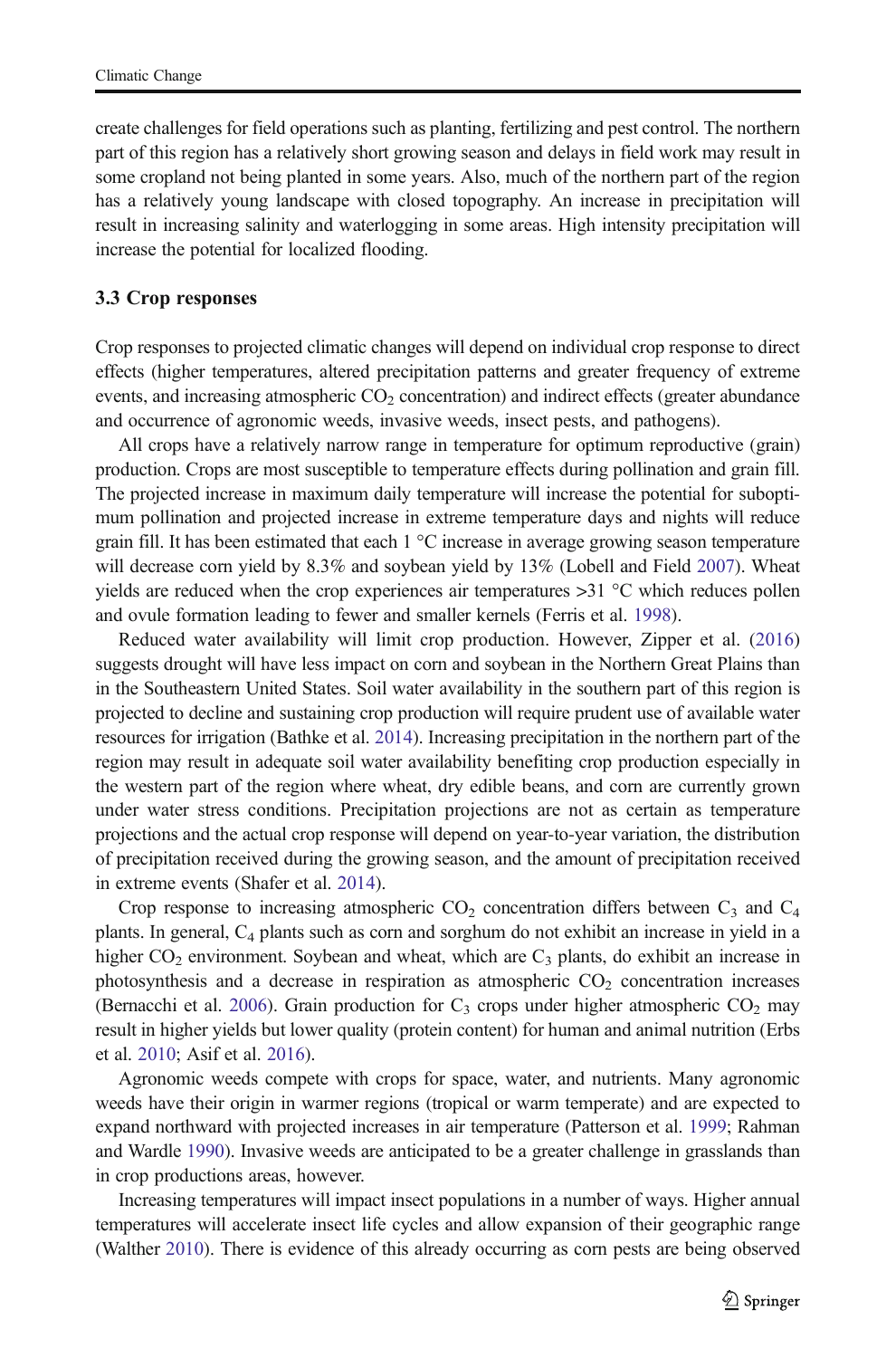farther north as corn production increases in North and South Dakota (Diffenbaugh et al. [2008](#page-10-0)). Species that are capable of producing multiple generations per year will not only be capable of producing more individuals each growing season but the presence of multiple generations each growing season increases the potential for development of resistance to control measures (e.g., insecticide resistance) (May and Dobson [1986\)](#page-11-0).

The impact of pathogens on crop production under a changing climate is difficult to generalize because of the complexity of the interactions among host–pathogen–vector– environment (Coakley et al. [1999](#page-10-0)). Conditions that reduce the impact of one pathogen may greatly increase the impact of another or result in a pathogen having an impact in a region where it had not been present.

Managing pests and disease under a changing climate will be further challenged by biological, social, and economic factors that influence what practices are available (CAST [2017](#page-10-0)). Pesticide resistance will reduce the number of products available to manage pests and will modify how practices are implemented to reduce the chance of additional pests from developing resistance. Public perception of pesticides and the cost of developing new products and bringing them to market have slowed the introduction of new pesticides. Integrated pest management with practices deployed area-wide to manage pests will become more common. Advances in identifying new modes of action, biological control agents, seed treatments, and emerging genetic tools will provide new opportunities for pest management as well (CAST [2017](#page-10-0)).

#### 4 Adaptation strategies

Vulnerability of agroecosystems in the Northern Great Plains is dependent on the magnitude and rate of change in weather parameters impacting production and the sustainable provision of other ecosystem services which have neutral to positive environmental impacts. Producer management responses to climatic change include mitigation (e.g., C sequestration and reducing greenhouse gas emissions) and adaptation strategies (e.g., land use changes and regional water management) (Bathke et al. [2014\)](#page-9-0). In addition to the production of food, feed, fiber, and fuel, these agroecosystems provide additional ecosystem services desired by society such as pollinator services, hydrological and nutrient cycling, and habitat for organisms maintaining regional biodiversity (Power [2010\)](#page-11-0). Currently, the impact is difficult to assess but adaptation strategies should address sustaining the multiple functionality of these systems (Hatfield [2006\)](#page-10-0).

#### 4.1 Cropping systems

Projected changes in temperature and precipitation suggest that opportunity exists for further intensification of cropping systems in this region. Increasing precipitation in the northern part of the region should result in reduced use of fallow and provide opportunities for use of cover crops. If there is sufficient soil moisture to support a cover crop without reducing yield of the subsequently planted cash crop a number of benefits result (Basche et al. [2016](#page-9-0)). The hydrologic cycle may be favorably altered by cover crops to reduce leaching and runoff nutrient losses. Cover crop water use may result in spring soil water conditions more conducive for field operations such as planting and fertilizing. Incorporating cover crops into row crop production can improve soil quality (Moore et al. [2014](#page-11-0)). Cover crop biomass protects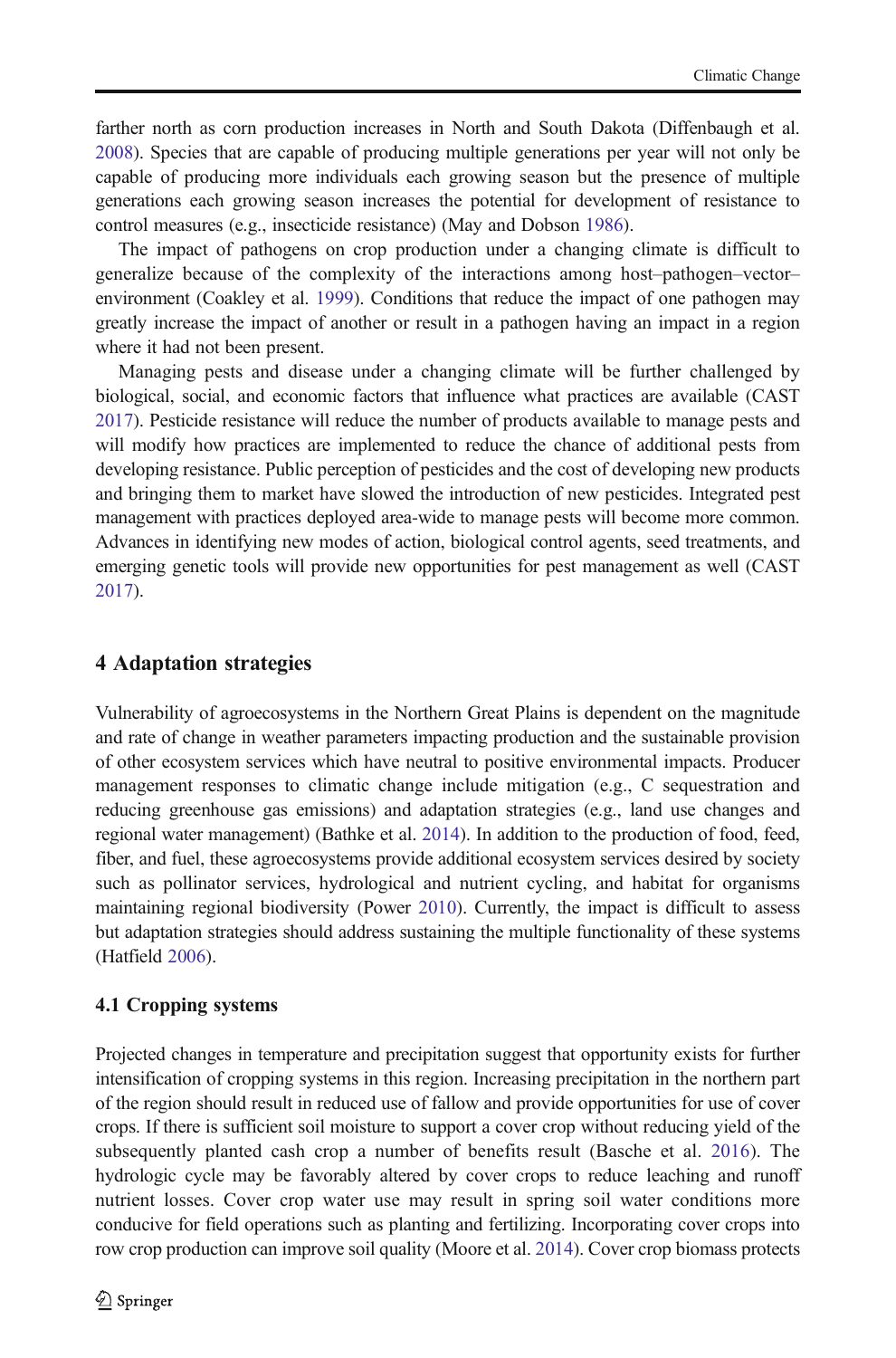soil from wind and water erosion and serves as a substrate to sustain soil biota, thereby increasing the potential for C sequestration. Cover crops can improve water infiltration by providing root channels and breaking up tillage pans (Kaspar and Singer [2011](#page-10-0)). Legume cover crops are a source of fixed N that subsequent crops can utilize which reduces the need for fertilizer N and improves the energy balance of the production system (Rathje et al. [2007](#page-11-0)). Non-legume cover crops utilize inorganic N remaining after harvest reducing the potential for leaching losses and  $N_2O$  emissions. Cover crop production can also play a role in management of agronomic weeds through shading and competition. Cover crops are not a panacea management strategy in all parts of the region as soil water use by cover crops can negatively impact yields of subsequently planted crops in drier (more xeric) portions of this region (Vigil and Nielsen [1997](#page-11-0); Nielsen et al. [2015](#page-11-0)). In other systems, choice of cover crops is important as some may serve as a host for pathogens of subsequent crops (Bakker et al. [2016](#page-9-0)). Management of the cover crops is crucial to their benefits to provision of both ecosystem goods and services.

Projected changes in temperature and precipitation will change the distribution of crops grown in the region due to the longer growing season and earlier frost free period. There has already been an increase in the amount of corn and soybean produced in the northeastern portion of the region and this trend will likely increase. A recent analysis has concluded that the increase in corn and soybean is the result of replacing perennial grass and increased use of marginal land for row crop production (Wright and Wimberly [2013](#page-12-0)). These shifts in land use increase the potential for soil erosion, reduce habitat for grassland wildlife, and will constrain efforts to increase use of cellulosic feedstocks for biofuel production. To sustain multiple ecosystem services and break weed, insect pest, and disease cycles there is a need for rotations more diverse than a prevalent corn– soybean rotation or continuous corn. In general, crop diversity in the USA has declined over the past three decades as has occurred in eastern Nebraska, and eastern Dakotas (Aguilar et al. [2015\)](#page-9-0). However, there are other geographic areas in this region where crop diversity has increased, such as central North Dakota which may have been a response to improvements in technology, such as no-till and disease pressure. As cropping patterns change, the migration of weeds, diseases, and insect pests that are not currently present in the region will present management challenges to producers.

#### 4.2 Improvements in management and genetics

Numerous studies have shown that past increases in crop production can be equally attributed to improvements in management and genetics (Cassman [1999;](#page-10-0) Unger and Baumhardt [1999](#page-11-0)). Efforts to develop crop varieties with increased heat tolerance, drought resistance, and disease resistance are underway. Work is underway in livestock breeding to develop genetics that can reduce the impact of heat stress on fertility and develop heat resistance (Hayes et al. [2013](#page-10-0)). Cultivars and varieties with these improved traits will have to be utilized appropriately on landscapes by producers. Topography, spatial variation in soil properties, redistribution of water following precipitation or irrigation, aspect influences on plant exposure to wind and solar radiation interact to create significant within-field variation in edaphic conditions and microclimate that effect crop yields (Kaspar et al. [2003\)](#page-10-0). Precision agriculture is a strategy to optimize within-field management (McBratney et al. [2005](#page-11-0)). Sensors to measure and monitor within field variation need to be developed and interpretation tools and services will have to be provided to improve within-field management. Implements for spatially varying inputs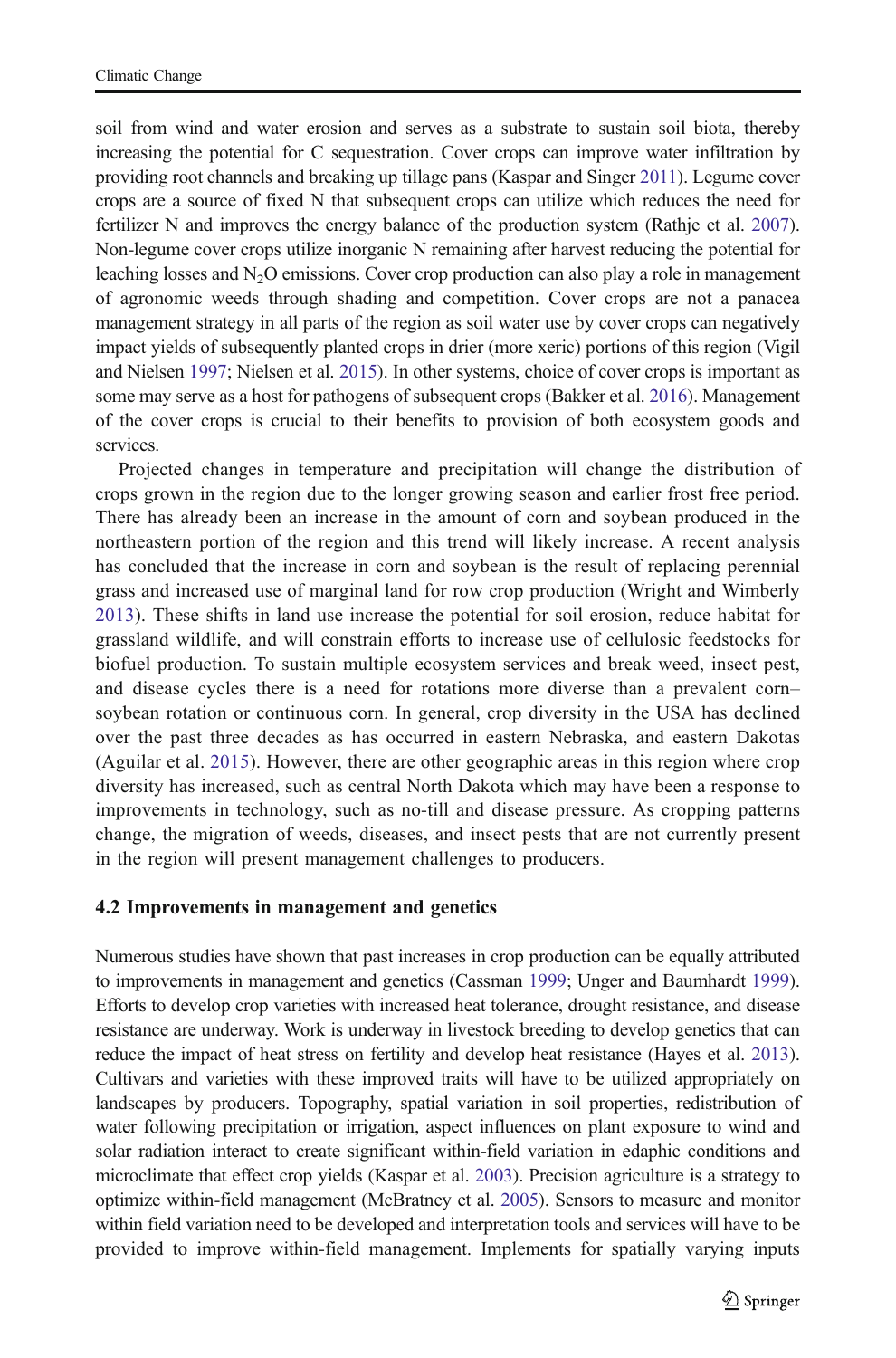(cultivars or crops, fertilizer, irrigation, seeding rates) need continued development. A recent analysis reported that precision agriculture was used on 30 to 50% of corn and soybean and the impact on producer profits was positive but small (Schimmelpfennig [2016](#page-11-0)). Improved management will contribute to optimizing crop yields without diminishing other ecosystem services (e.g., water and air quality). For example, within-season fertilizer application to meet crop needs can result in a reduction in the amount of fertilizer applied (Kitchen et al. [2010\)](#page-10-0) which reduces the potential for greenhouse gas emission or contamination of surface or ground water.

# 4.3 Integration of crops/livestock (grazing of cover crops and residues)

Diversity is one of the key elements in providing resilience in ecosystems (Elmqvist et al. [2003](#page-10-0)) and diversification is a key principle in integrated livestock-crop systems (Hendrickson et al. [2008a](#page-10-0)). However, agricultural specialization over the past several decades has decoupled crop and cattle production (Sulc and Franzluebbers [2014\)](#page-11-0) and specialized crop producers have shown little interest in adopting integrated production systems for numerous reasons. The agricultural landscape in the Northern Great Plains is unique because it is often a mixture of annual crops, rangeland, and seeded pasture and hayland. This landscape diversity provides opportunities for the spatial and temporal integration of crops and livestock to occur by using rotations of grain crops and perennial pastures, short rotations of grain crops with annual or short-term pastures, and utilization of grain crop residues for livestock grazing (Sulc and Tracy [2007](#page-11-0); Sulc and Franzluebbers [2014\)](#page-11-0).

# 4.4 Use of perennials

Changing land use from annual crops to perennial or increasing the number of forage crops in the rotation are strategies for achieving multiple production and conservation goals (Nielsen et al. [2016\)](#page-11-0). As with cover crops, perennial vegetation can alter hydrologic and nutrient cycles to make more efficient use of and reduce contamination of water resources and improve soil quality (Culman et al. [2013\)](#page-10-0). Progress in developing perennial grain crops is emerging (Lubofsky [2016\)](#page-11-0). Development of multiple perennial crops that could be grown in mixtures and equipment for efficiently harvesting mixtures would have a positive effect on management through reduced field work, improved water and nutrient use, multiple marketable crops, and increased system diversity. Perennial vegetation can provide a source of feed for livestock, feedstock for biofuels, and habitat to support regional biodiversity. In addition, because perennials do not need to be reseeded annually and have extensive root systems, they can provide a source of system resilience in changing climatic conditions.

# 4.5 Grazing of cover crops and residues

Integration of livestock and cropping enterprises can provide for greater local or farmlevel flexibility to adapt to weather variability and changing climate (Lemaire et al. [2014](#page-10-0)). Integrating livestock with annual cropping systems can provide a biological insurance for producers for years when climate variability may adversely impact annual crop production. Residues from either failed annual crops or crop residue from average years can be utilized by livestock (Schiere et al. [2002\)](#page-11-0). Projected increases in spring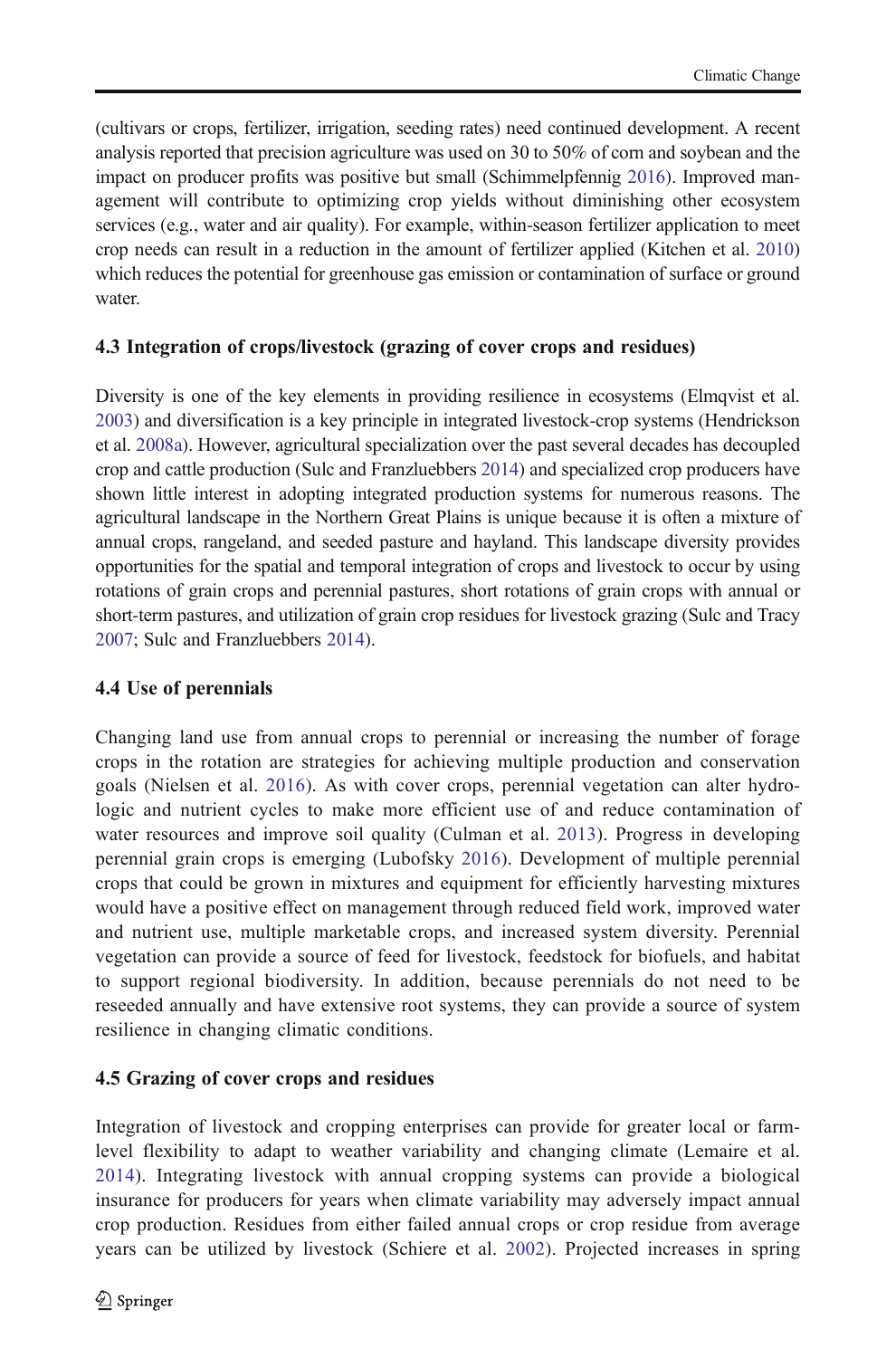<span id="page-9-0"></span>precipitation may result in some cropland not being planted to annual crops. The use of cover crops as forage would still allow production from these areas.

Integrated crop-livestock systems can also benefit livestock production. For example, Kentucky bluegrass (Poa pratensis L.) which has become a common component of grassland vegetation in North and South Dakota is negatively impacted by heat and drought (Liu et al. [2008](#page-10-0)) thereby reducing the resilience of grazing lands during times of moisture and heat stress and shifting the forage cycle to early spring. Integrated crop-livestock systems can adapt to this weather-mediated plant invasion by utilizing cover crops or crop residue to fill the late season forage cycle. However, these integrated crop-livestock systems may require a higher management input (Hendrickson et al. [2008a\)](#page-10-0).

#### 4.6 Socio-economic considerations

As impacts of projected climatic changes in the Northern Great Plains continue to emerge and strategies for adaptation are planned and developed, socio-ecological-economic and cultural/ institutional changes to support them will have to be included. Land use changes and allocation of water resources among competing uses will have to acknowledge societal demands and need to sustain the multiple functions and ecosystem services provided. Mechanisms for sustaining the economic viability of production systems under more variable conditions are needed. The insurance industry is one of the largest businesses in the world and will be impacted greatly by a more variable and changing climate as customers look to them to recover from losses in production, property, and infrastructure (Liska and Holley [2014](#page-10-0)). Government loan, price support, and insurance programs will also be needed to overcome year-to-year fluctuations experienced by producers. Public and industry research, and development of extension/education programs will be key to wise implementation of changing management practices. There are a number of innovative producers and many are early adapters of emerging technology but their lessons will need to be translated to other producers through field-days and demonstration projects.

#### **References**

- Aguilar J, Gramig GG, Hendrickson JR, Archer DW, Forcella F, Liebig MA (2015) Crop species diversity changes in the United States: 1978–2012. PLoS One 10(8):0136580
- Asif J, Yilmaz O, Ozturk O (2016) Elevated carbon dioxide ameliorates the effect of Zn deficiency and terminal drought on wheat grain yield by nutritional quality. Plant Soil. doi[:10.1007/s11104-016-2996-9](http://dx.doi.org/10.1007/s11104-016-2996-9)
- Bakker MG, Moorman TB, Kaspar TC, Manter DK (2016) Winter rye cover crops as a host for corn seedling pathogens. Am Phytopatho Soc 106:S1.2. doi[:10.1094/PHYTO-106-1-s1.1](http://dx.doi.org/10.1094/PHYTO-106-1-s1.1)
- Basche AD, Archontoulis S, Kaspar TC, Jaynes DB, Parkin TB, Miguez F (2016) Simulating long-term impacts of cover crops and climate change on crop production and environmental outcomes in the midwestern United States. Agric Ecosystems Environ 218:95–106. doi[:10.1016/j.agee.2015.11.011](http://dx.doi.org/10.1016/j.agee.2015.11.011)
- Bathke DJ, Oglesby RJ, Rowe CM, Whilhite DA (2014) Understanding and assessing climate change: implications for Nebraska. A synthesis report to support decision making and natural resource management in a changing climate. School of Natural Resources, Institute of Agriculture and Natural Resources. University of Nebraska – Lincoln, Lincoln, p 73
- Bernacchi CJ, ADB L, Heady LE, Morgan PB, Dohleman FG, JM MG, Gillespie KM, Wittig VE, Rogers A, Long SP, Ort DR (2006) Hourly and seasonal variation in photosynthesis and stomatal conductance of soybean grown at future  $CO<sub>2</sub>$  and ozone concentrations for 3 years under fully open-air field conditions. Plant Cell Environ 29(11):2077–2090
- Burbach ME, Young AR, Korus JT (2014) The potential impacts of projected changes in climate on groundwater resources in Nebraska. In: Bathke DJ, Oglesby RJ, Rowe CM, Wilhite DA (eds) Understanding and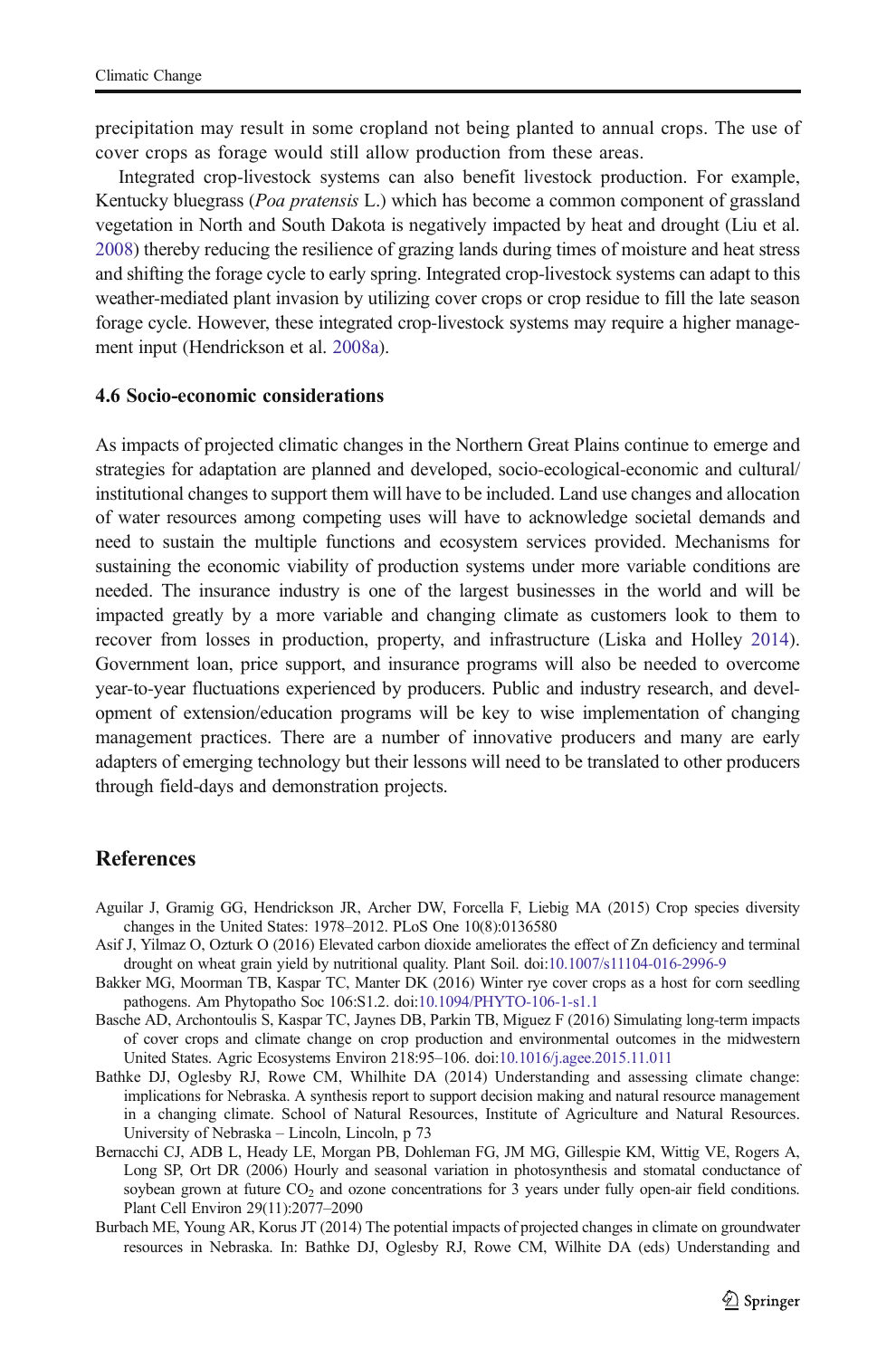<span id="page-10-0"></span>assessing climate change: implications for Nebraska. A synthesis report to support decision making and natural resource management in a changing climate. School of Natural Resources, Institute of Agriculture and Natural Resources. University of Nebraska – Lincoln, Lincoln, p 40

- Cassman KG (1999) Ecological intensification of cereal production systems. Yield potential, soil quality, and precision agriculture. Proc Nat Acad Sci USA 96:5952–5959
- Cheng L, Booker FL, Burkey KO, Tu C, Shew HD, Rufty TW, Fiscus EL, Deforest JL, Hu S (2011) Soil microbial responses to elevated  $CO<sub>2</sub>$  and O3 in a nitrogen-aggrading agroecosystem. PLoS One  $6(6)$ :e21377
- Coakley SM, Sherm H, Chakraborty S (1999) Climate change and plant disease management. Annu Rev Phytopathol 37:399–426
- Council for Agricultural Science and Technology (CAST) (2017) Crop production contributions toward agricultural productivity: the need for agricultural innovation to sustainably feed the world by 2050. Issue Paper 58. CAST, Ames
- Culman SW, Snapp SS, Ollenburger M, Basso B, LR DH (2013) Soil and water quality rapidly responds to perennial grain Kernza wheatgrass. Agron J 105:735–744
- Diffenbaugh NS, Krupke CH, White MA, Alexander CE (2008) Global warming presents new challenges for maize pest management. Environ Res Letters 4:044007
- Doran JW, Mielke LN, Power JF (1990) Microbial activity as regulated by soil water-filled pore space. In: Transactions of the 14th International Congress of Soil Science, Kyoto, Japan. International Soil Science Society, Wageningen, pp 94–100
- Elmqvist T, Folke C, Nyström M, Peterson G, Bengtsson J, Walker B, Norberg J (2003) Response diversity, ecosystem change, and resilience. Front Ecol Environ 1:488–494
- Erbs M, Manderscheid R, Jansen G, Seddig S, Pacholski A, Weigel H-J (2010) Effects of free-air  $CO<sub>2</sub>$ enrichment and nitrogen supply on grain quality parameters and elemental composition of wheat and barley grown in crop rotation. Agric Ecosyst Environ 136:59–68
- Ferris R, Ellis RH, Wheeler TR, Hadley P (1998) Effect of high temperature stress at anthesis on grain yield and biomass of field-grown crops of wheat. Ann Bot 82(5):631–639
- Halvorson AD, Black AL (1974) Saline seep development in dryland soils of north-eastern Montana. J Soil Water Conserv 29:77–81
- Hatfield JL (2006) Multifunctionality of agriculture and farming system design: perspectives from the United States. Bibliotecha Fragmenta Agronomica 11:43–52
- Hayes BJ, Lewin HA, Goddard ME (2013) The future of livestock breeding: genomic selection for efficiency, reduced emissions intensity, and adaptation. Trends Genet 29:206–214
- Hendrickson JR, Hanson JD, Tanaka DL, Sassenrath G (2008a) Principles of integrated agricultural systems: introduction to processes and definition. Renew Agric Food Syst 23(04):265–271
- Hendrickson JR, Liebig MA, Sassenrath GF (2008b) Environment and integrated agricultural systems. Renew Agric Food Syst 23:304–313
- Kaspar TC, Singer JW (2011) The use of cover crops to manage soil. In: Hatfield JL, Sauer TJ (eds) Soil management: building a Stable Base for agriculture. American Society of Agronomy and Soil Science Society of America, Madison, pp 321–337
- Kasper TC, Colvin TS, Jaynes B, Karlen DL, James DE, Meek DW (2003) Relationship between six years of corn yields and terrain attributes. Precis Agric 4:87–101
- Kitchen NR, Sudduth KA, Drummond ST, Scharf PC, Palm HL, Robert DF, Vories ED (2010) Ground-based canopy reflectance sensing for variable-rate nitrogen corn fertilization. Agron J 102:71–84
- Lauenroth WK, Burke IC, Gutmann MP (1999) The structure and function of ecosystems in the central north American grassland region. Great Plains Res 9:223–259
- Lemaire G, Franzluebbers A, de Faccio Carvalho PC, Dedieu B (2014) Integrated crop–livestock systems: strategies to achieve synergy between agricultural production and environmental quality. Agric Ecosyst Environ 190:4–8
- Liska A, Holley E (2014) Climate change and its implications for the insurance industry. In: Bathke DJ, Oglesby RJ, Rowe CM et al (eds) Understanding and assessing climate change: implications for Nebraska. A synthesis report to support decision making and natural resource management in a changing climate. School of Natural Resources, Institute of Agriculture and Natural Resources. University of Nebraska – Lincoln, Lincoln, pp 59–60
- Liu J, Xie X, Du J, Sun J, Bai X (2008) Effects of simultaneous drought and heat stress on Kentucky bluegrass. Sci Hortic 115(2):190–195
- Lobell DB, Field CB (2007) Global scale climate–crop yield relationships and the impacts of recent warming. Environ Res Lett 2(1):014002
- Lobell DB, Lesch SM, Corwin DL, Ulmer MG, Anderson KA, Potts DJ, Doolittle JA, Baltes MJ (2009) Regional-scale assessment of soil salinity in the Red River Valley using multi-year MODIS EVI and NDVI. J Environ Qual 39:35–41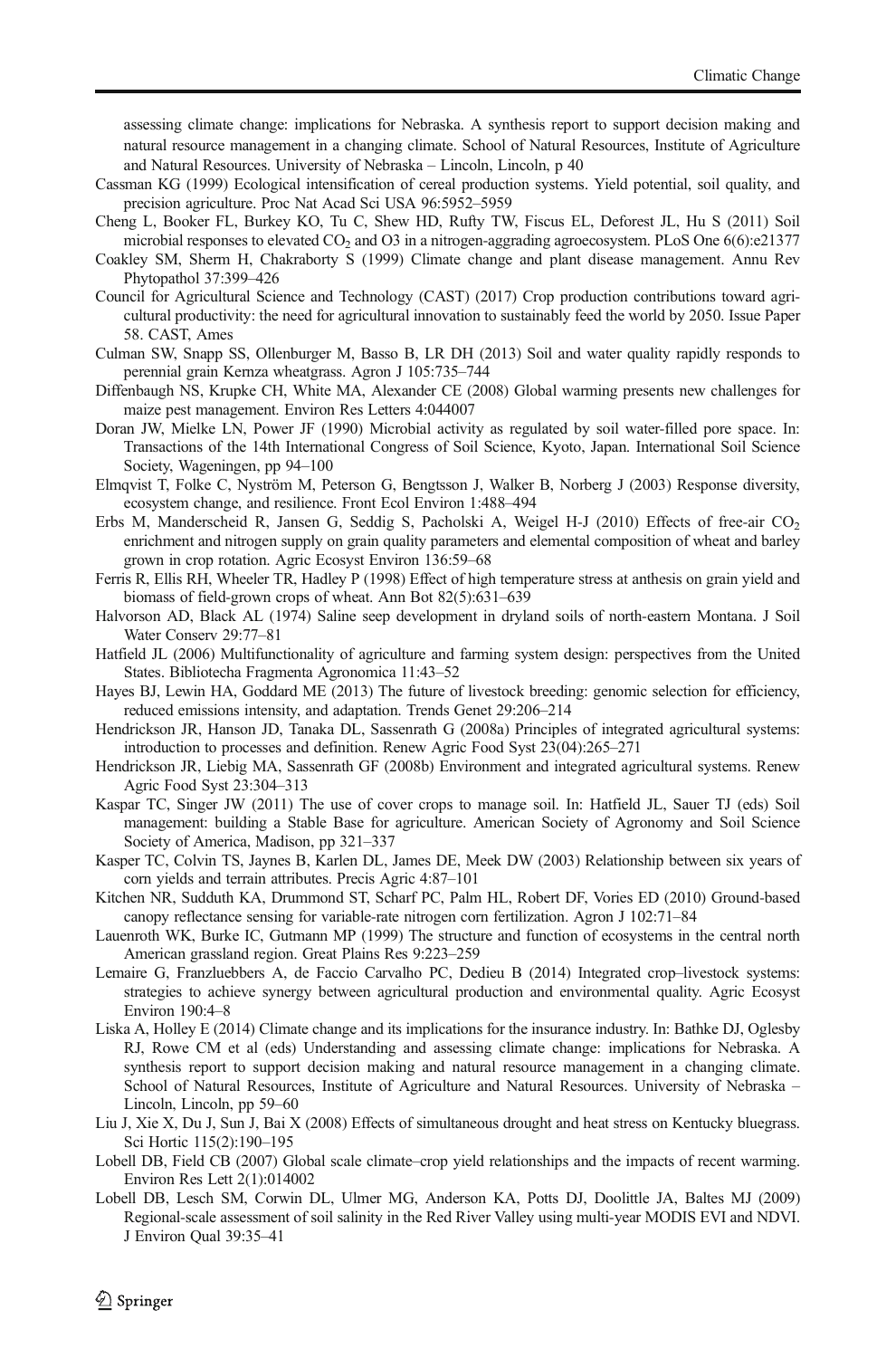<span id="page-11-0"></span>Lubofsky E (2016) The promise of perennials. CSA News, November 2016 pp 4–7

- May RM, Dobson AP (1986) Population dynamics and the rate of evolution of pesticide resistance, in pesticide resistance: strategies and tactics for management. National Research Council Committee on Strategies for the Management of Pesticide Resistant Pest Populations, National Academy Press, Washington, D.C
- McBratney A, Whelan B, Ancev T (2005) Future directions of precision agriculture. Precis Agric 6:7–23
- Moore EB, Kaspar TC, Wiedenhoeft MH, Cambardella CA (2014) Rye cover crop effects on soil quality in notill silage-soybean cropping systems. Soil Sci Soc Am J 78:968–976
- Nielsen DC, Lyon DJ, Higgens RK, Hergert GW, Holman JD, Vigil MF (2015) Cover crop effect on subsequent wheat yield in the central Great Plains. Agron J 108:243–256
- Nielsen DC, Vigil MF, Hansen NC (2016) Evaluating potential dryland cropping systems adapted to climate change in the central Great Plains. Agron J 108:2391–2405
- North Dakota State Water Commission (2015) Trends in North Dakota field water management. The Oxbow, April 2015, pp 16–18
- Patterson DT, Westbrook JK, Joyce RJV, Lingren PD, Rogasik J (1999) Weeds, insects, and diseases. Clim Chang 43(4):711–727
- Pierce DW, Cayan DR, Thrasher BL (2014) Statistical downscaling using localized constructed analogs (LOCA). J Hydrometeorol 15:2558–2585
- Pierce DW, Cayan DR, Maurer EP, Abatzoglou JT, Hegewisch KC (2015) Improved bias correction techniques for hydrological simulations of climate change. J Hydrometeorol 16:2421–2442
- Power AG (2010) Ecosystem services and agriculture: tradeoffs and synergies. Philos Trans the R Soc B Biol Sci 365(1554):2959–2971
- Rahman A, Wardle D (1990) Effects of climate change on cropping weeds in New Zealand. In: Prestidge RA, Pottinger RP (eds) The impact of climate change on pests, diseases, weeds and beneficial organisms present in New Zealand agricultural and horticultural systems. Ruakura Agricultural Centre, Hamilton, pp 107–112
- Rathje G-W, Wienhold BJ, Wilhelm WW, Diepenbrock W (2007) Tillage and rotation effect on corn-soybean energy balances in eastern Nebraska. Soil Tillage Res 97:60–70
- Schiere JB, Ibrahim MNM, Van Keulen H (2002) The role of livestock for sustainability in mixed farming: criteria and scenario studies under varying resource allocation. Agric Ecosyst Environ 90(2):139–153
- Schimmelpfennig D (2016) Farm profits and adoption of precision agriculture. ERR-217, US Department of Agriculture, Economic Research Service, October 2016
- Schneider JC (2014) Implications of a changing climate for Nebraska's water resources and its management. In: Bathke DJ, Oglesby RJ, Wilhite DA (eds) Understanding and assessing climate change: implications for Nebraska. A synthesis report to support decision making and natural resource management in a changing climate. School of Natural Resources, Institute of Agriculture and Natural Resources. University of Nebraska – Lincoln, Lincoln, p 42
- Shafer M, Ojima D, Antle JM, Kluck D, McPherson RA, Petersen S, Scanlon B, Sherman K (2014) Ch. 19: Great Plains. Climate Change Impacts in the United States: The Third National Climate Assessment. In: Melillo JM, Richmond TTC, Yohe GW (eds) U.S. Global Change Research Program, pp 441–461, Doi[:10.7930/JOD798BC](http://dx.doi.org/10.7930/JOD798BC)
- Soil and Water Conservation Society (2003) Soil erosion and runoff from cropland report from the USA. Soil and Water Conservation Society, Ankeny, p 63
- Springer G, Wienhold BJ, Richardson JL, Disrud LA (1999) Salinity and sodicity induced changes in dispersible clay and saturated hydraulic conductivity is sulfatic soils. Commun Soil Sci Plant Anal 30:2211–2220
- Sulc RM, Franzluebbers AJ (2014) Exploring integrated crop–livestock systems in different ecoregions of the United States. Eur J Agron 57:21–30
- Sulc RM, Tracy BF (2007) Integrated crop–livestock systems in the US Corn Belt. Agron J 99(2):335–345
- Unger PW, Baumhardt RL (1999) Factors related to dryland grain sorghum yield increases: 1939 through 1997. Agron J 91:870–875
- USDA-NASS (2013) Farm and ranch irrigation survey. 2012 Census of Agriculture. National Agricultural Statistics Service. US Department of Agriculture
- USDA-NASS (2016a) Crop Production 2015 Summary. U.S. Department of Agriculture, National Agricultural Statistic Service, Washington, DC
- USDA-NASS (2016b) Crop Values 2015 Summary. U.S. Department of Agriculture, National Agricultural Statistic Service, Washington, DC
- Vigil MF, Nielsen DC (1997) Winter wheat yield depression from legume green fallow. Agron J 90: 727–734
- Walsh J, Wuebbles K, Hayhoe K, Kossin J, Kunkel K, Stephens G, Thorne P, et al., (2014) Ch. 2: our changing climate. Climate change impacts in the United States: the third national climate assessment. In: Melillo JM, Richmond TTC, Yohe GW (eds) U.S. Global Change Research Program, pp 19–67. doi:[10.7930/J0KW5CXT](http://dx.doi.org/10.7930/J0KW5CXT)